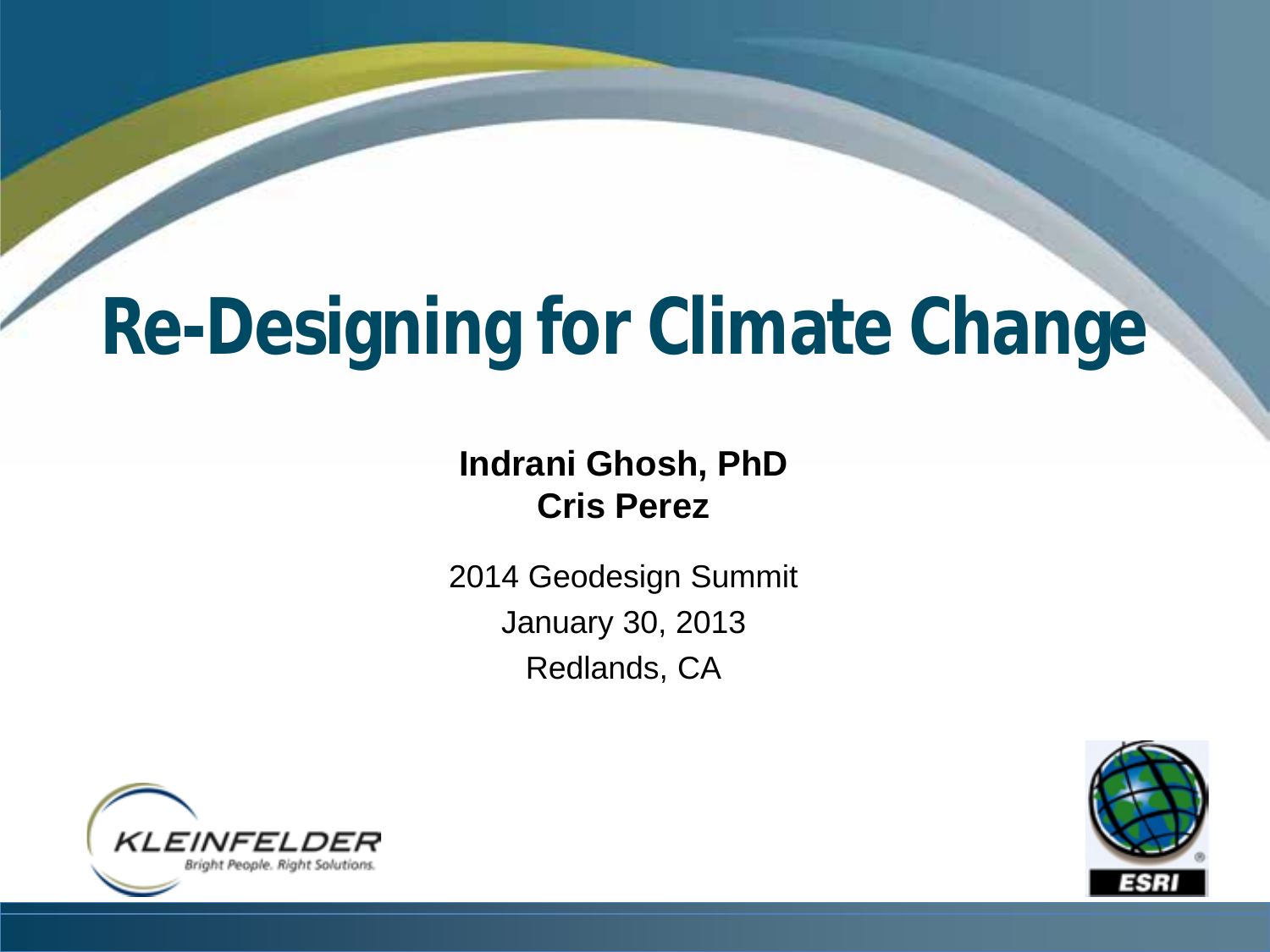

# Our infrastructure was built on the assumption of a stable climate



Slide credit: Katharine Hayhoe, Atmos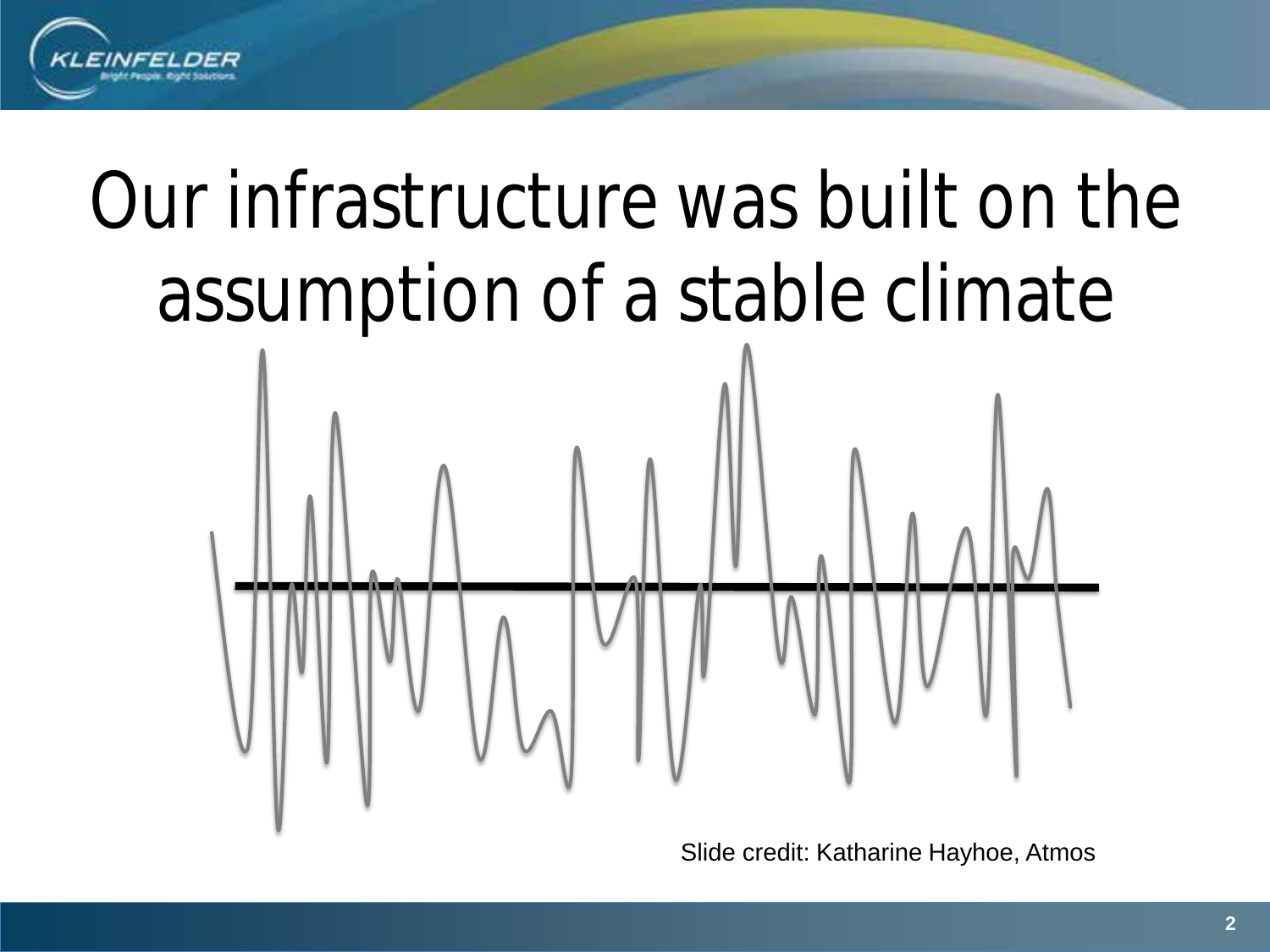

# What happens if that climate isn't stable any more?

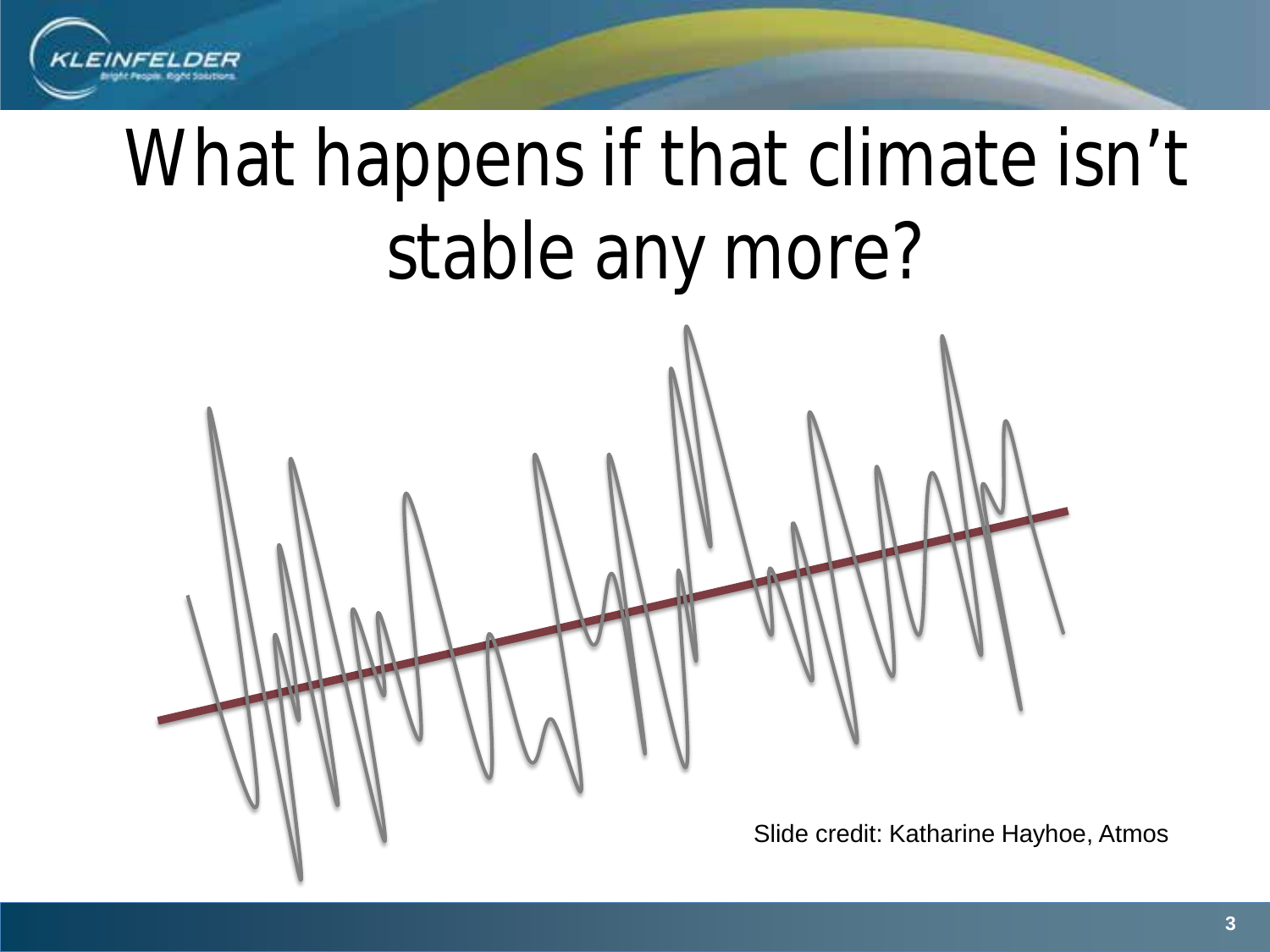## **Climate Change Impacts**

KLEINFELDER Ight People, Right Solutions



### Storm Surge



### Temperature Precipitation Sea level rise



**Wind** 

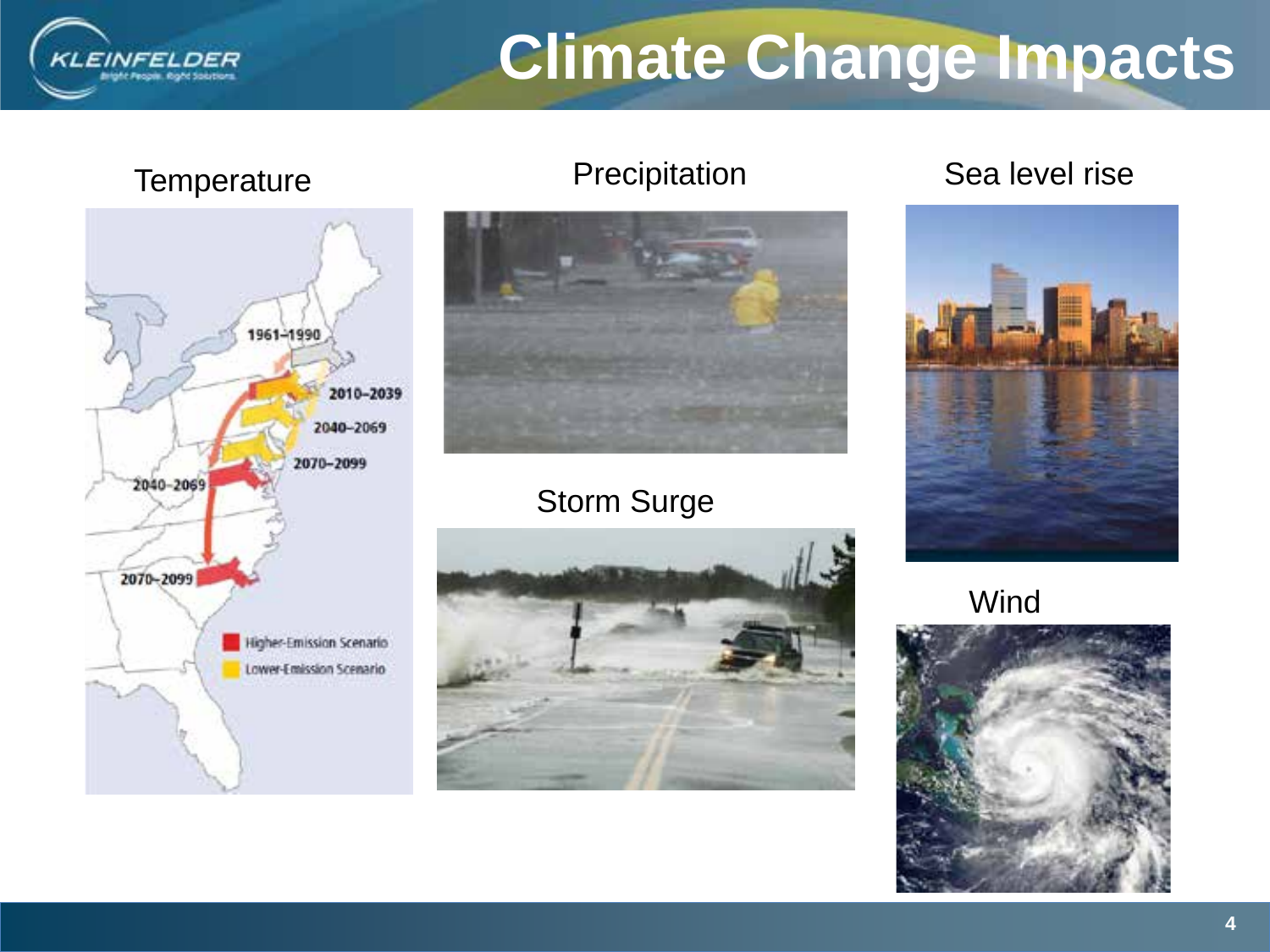

### Climate Change Approach

![](_page_4_Figure_2.jpeg)

![](_page_4_Figure_3.jpeg)

![](_page_4_Picture_4.jpeg)

**Step 1**

![](_page_4_Figure_6.jpeg)

**Climate Projections**

**Vulnerability Assessment**

### **Scenario Development Risk Assessment**

**Step 3**

**Adaptation Planning and Design**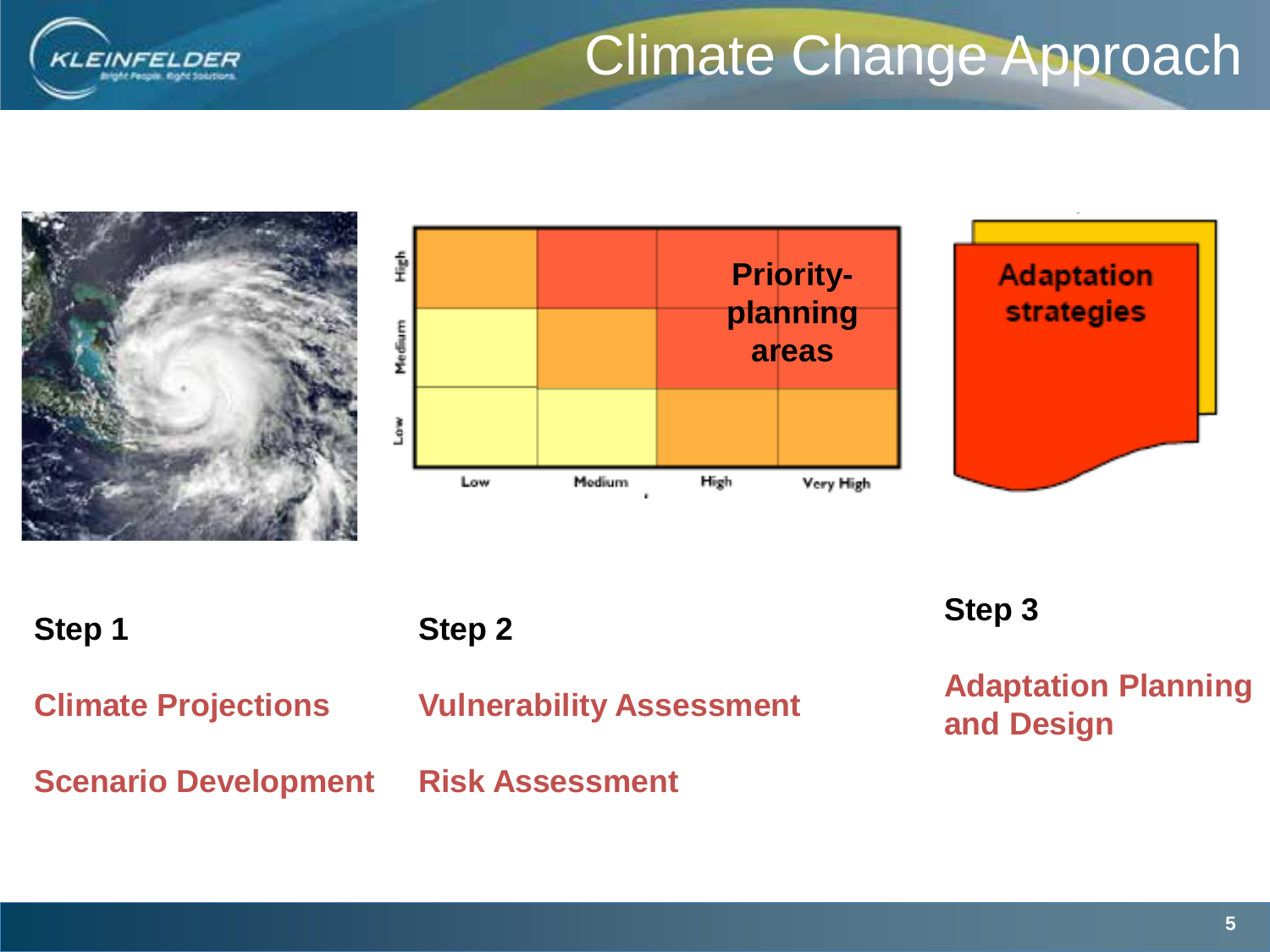![](_page_5_Picture_0.jpeg)

### Modeling Climate Change Impacts

![](_page_5_Picture_3.jpeg)

### **Sea Level Rise Only Sea Level Rise and Storm Surge**

![](_page_5_Picture_5.jpeg)

### SLR of 1.08 ft by 2038

SLR of 1.08 ft by 2038 and Storm Surge from Category 1 Hurricane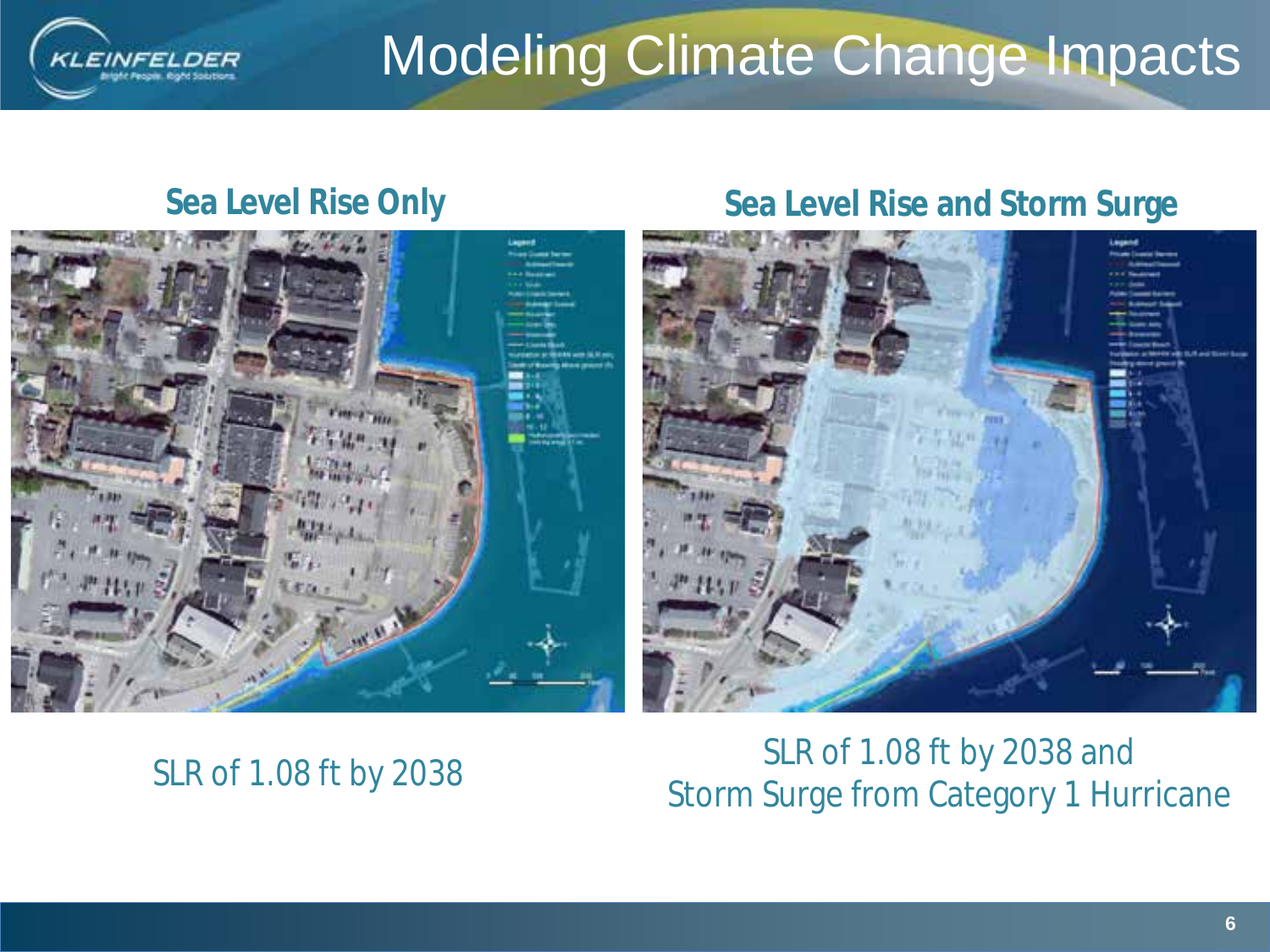## **Linking GIS and Vulnerability**

| 3 Bookstanding Last Leer when sales Modified / And the CAST was<br>Dr. The<br><b>SERVICE</b> |                                       | Sensitivity <sup>-</sup>    |                |                |                          |                 |                            |  |
|----------------------------------------------------------------------------------------------|---------------------------------------|-----------------------------|----------------|----------------|--------------------------|-----------------|----------------------------|--|
| #9 (9) 25 - 11.830<br>表示                                                                     | Geoprocessing Customize Waldows Field | $-1$                        | S <sub>0</sub> | S1             | S <sub>2</sub>           | S3              | <b>S4</b>                  |  |
| 我我们身 日22 中午 医- 可 1 日 身才 即 品 品 改造 图 同意设备                                                      |                                       | AC0                         | V <sub>2</sub> | V <sub>3</sub> | V <sub>4</sub>           | V <sub>5</sub>  | V <sub>5</sub>             |  |
| <b>Jane Of Concort</b><br>自白星江                                                               |                                       | AC1                         | V1             | V <sub>2</sub> | V <sub>3</sub>           | V <sub>4</sub>  | V <sub>5</sub>             |  |
| II OF Layers<br>ii 58 Major Rondo                                                            |                                       | Adaptive<br>Capacity<br>AC2 | V <sub>1</sub> | V <sub>1</sub> | V <sub>2</sub>           | V <sub>3</sub>  | V <sub>4</sub>             |  |
|                                                                                              |                                       | AC3                         | PO             | V1             | V <sub>1</sub>           | V <sub>2</sub>  | V <sub>3</sub>             |  |
| - 25 Eachs Scholatory                                                                        |                                       |                             |                |                |                          |                 |                            |  |
| 1 2 Port Groundine                                                                           |                                       | AC4                         | PO             | PO             | PO                       | V <sub>1</sub>  | V <sub>2</sub>             |  |
| $\bullet$                                                                                    |                                       |                             |                |                |                          |                 |                            |  |
| 2 St Stevm Governmen                                                                         |                                       |                             |                |                |                          |                 |                            |  |
| <b>B. Haute Gu</b>                                                                           |                                       |                             |                |                |                          |                 |                            |  |
| ٠                                                                                            |                                       |                             |                |                |                          |                 |                            |  |
| R CSO Legitiano                                                                              |                                       |                             |                |                |                          |                 |                            |  |
| E M Pable Schools                                                                            |                                       |                             |                |                |                          |                 |                            |  |
| <b>Table</b><br>$\mathbf{E}$                                                                 |                                       |                             |                |                |                          |                 |                            |  |
|                                                                                              |                                       |                             |                |                |                          |                 |                            |  |
| 国·图·国内因率×                                                                                    |                                       |                             |                |                |                          |                 |                            |  |
| <b>Electric Substations</b>                                                                  |                                       |                             |                |                |                          |                 | ×                          |  |
| Name                                                                                         | <b>Address</b>                        | <b>Capacity_MW</b>          | # Redundancies |                | <b>Sensitivity_Score</b> | AC_Score        | <b>Vulnerability_Score</b> |  |
| NSTAR-Kendall                                                                                | Athenaeum St                          | 60                          | 1.             | S <sub>3</sub> |                          | AC <sub>2</sub> | V <sub>4</sub>             |  |
| NSTAR-Putnam Av                                                                              | Putnam Av                             | 75                          | 3              | S <sub>3</sub> |                          | AC3             | V3                         |  |
| NSTAR-Alewife                                                                                | <b>Terminal Rd</b>                    | 80                          | $\mathbf{2}$   | <b>S2</b>      |                          | AC3             | V2                         |  |
|                                                                                              |                                       |                             |                |                |                          |                 |                            |  |
|                                                                                              |                                       |                             |                |                |                          |                 |                            |  |
| 3 ▶ り 冒<br>(0 out of 3 Selected)<br>11 <sup>4</sup>                                          |                                       |                             |                |                |                          |                 |                            |  |
| <b>Electric Substations</b>                                                                  |                                       |                             |                |                |                          |                 |                            |  |
| Very Loss Devuily Residential<br><b>Chicago President Bankroomed</b>                         |                                       |                             |                |                |                          |                 |                            |  |

**EINFELDER** Ight People, Right Solutions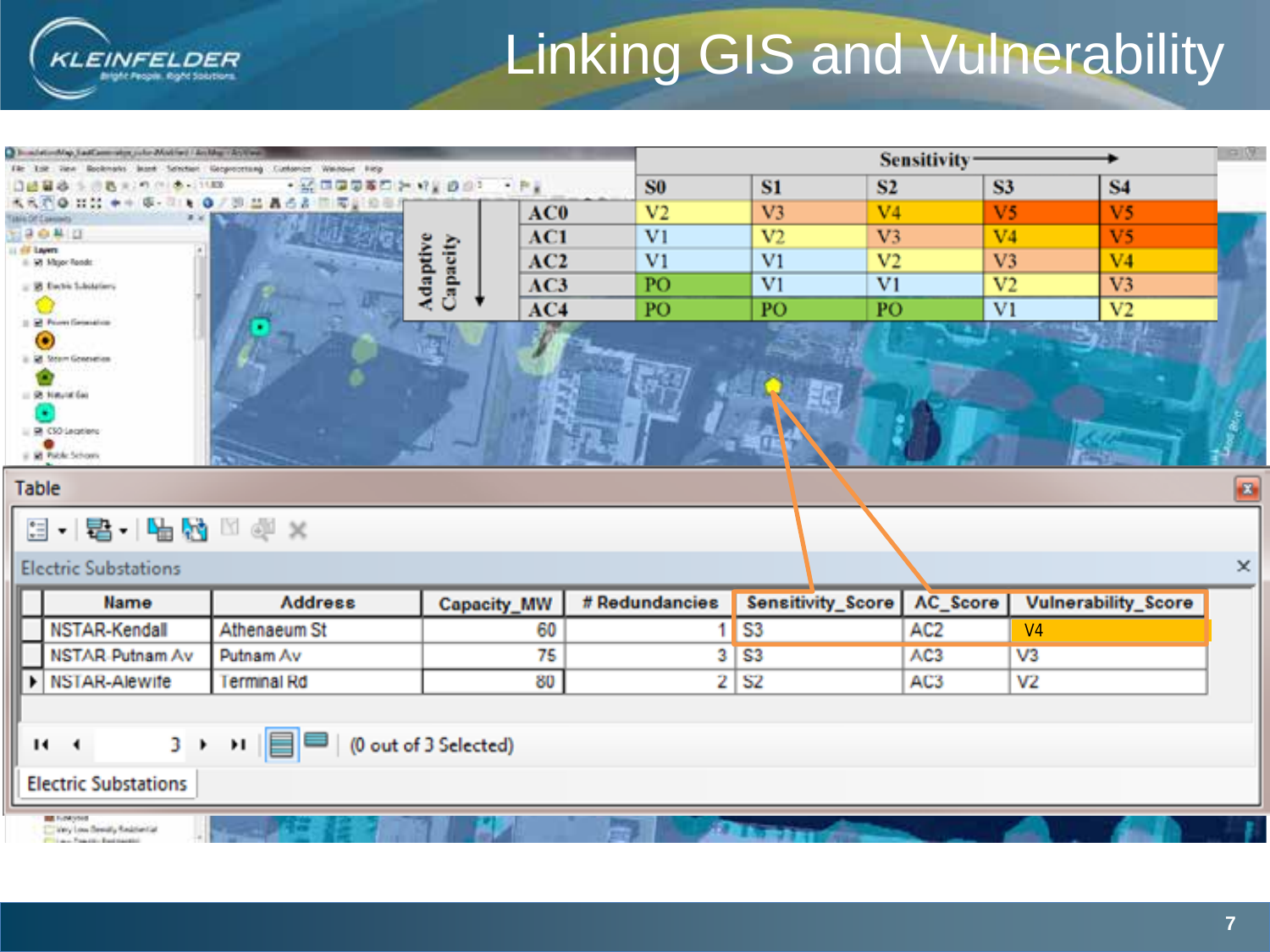![](_page_7_Picture_0.jpeg)

### Risk Assessment

![](_page_7_Picture_2.jpeg)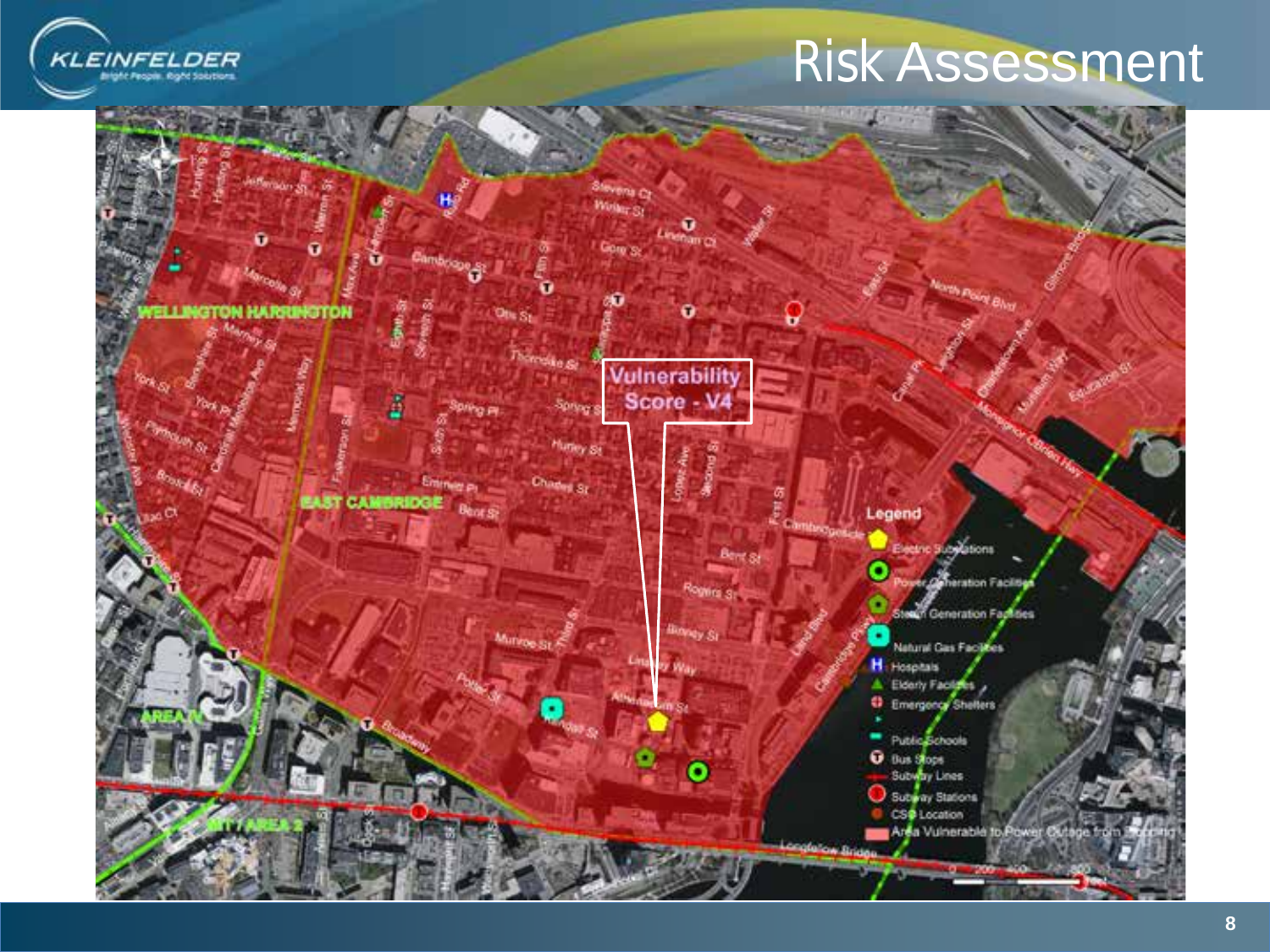![](_page_8_Picture_0.jpeg)

![](_page_8_Figure_2.jpeg)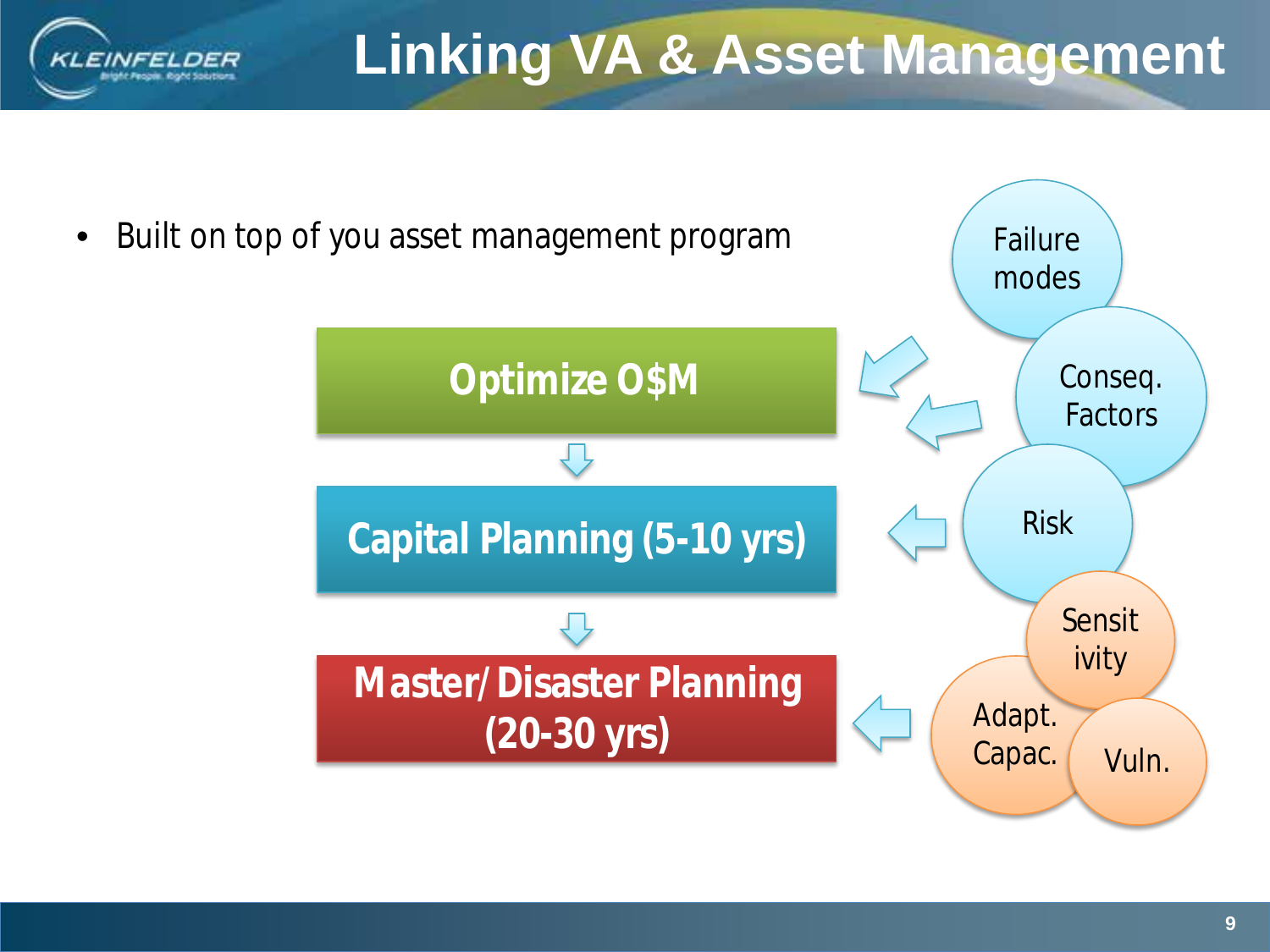![](_page_9_Picture_0.jpeg)

ESRI Local Government.gdb

中 Address  $\left| + \right|$ 

**INFFI** 

- **中 AdministrativeArea**
- **PD** AssessmentInformation
- **中 CadastralReference**
- **中 CapitalPlanning**
- **中 CitizenService**
- PD Demography
- **中 ElectionAdministration**
- **中 ElectionResults**
- **中 Elevation**
- **h** Emergency Operations
- Facilities Streets
- 中 FieldCrew
- 田 中 Infrastructure Operations
- 田 中 LandUseOperations
- **中 LandUsePlanning**
- **中**ParcelEditing
- 田 中 ParcelPublishing
- 田 中 PublicSafetyPlanning
- ReferenceData  $\left| \frac{1}{2} \right|$
- **中 SewerStormwater**
- **中 Stormwater**
- 田 中 Telemetry
- **中 WaterDistribution**

![](_page_9_Figure_26.jpeg)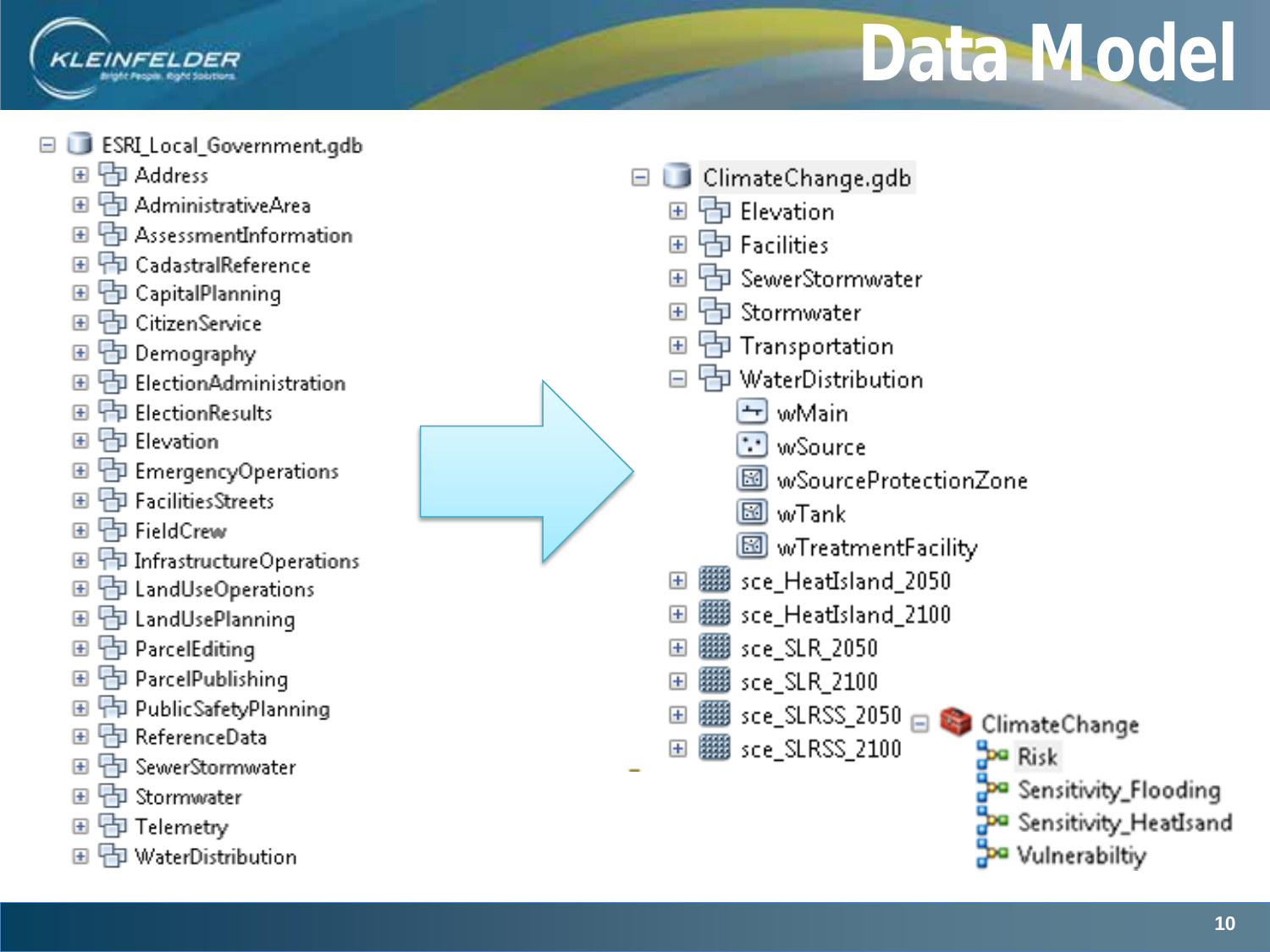![](_page_10_Picture_0.jpeg)

**Pump**

## **Identify the Assets**

**Gordon Track & Tennis Facility**

**Harvard Business Senger** 

**Cogen & Photovoltaics**

**Blodgett Pool Cogeneration**

**Plant Biodiesel and Contract of the Second Second Second Second Second Second Second Second Second Second Second Second Second Second Second Second Second Second Second Second Second Second Second Second Second Second S** 

 Lower Allston P North Allston

**Blackstone Heat Pump**

**Blackstone North Solar**

**Blackstone Steam Cogen**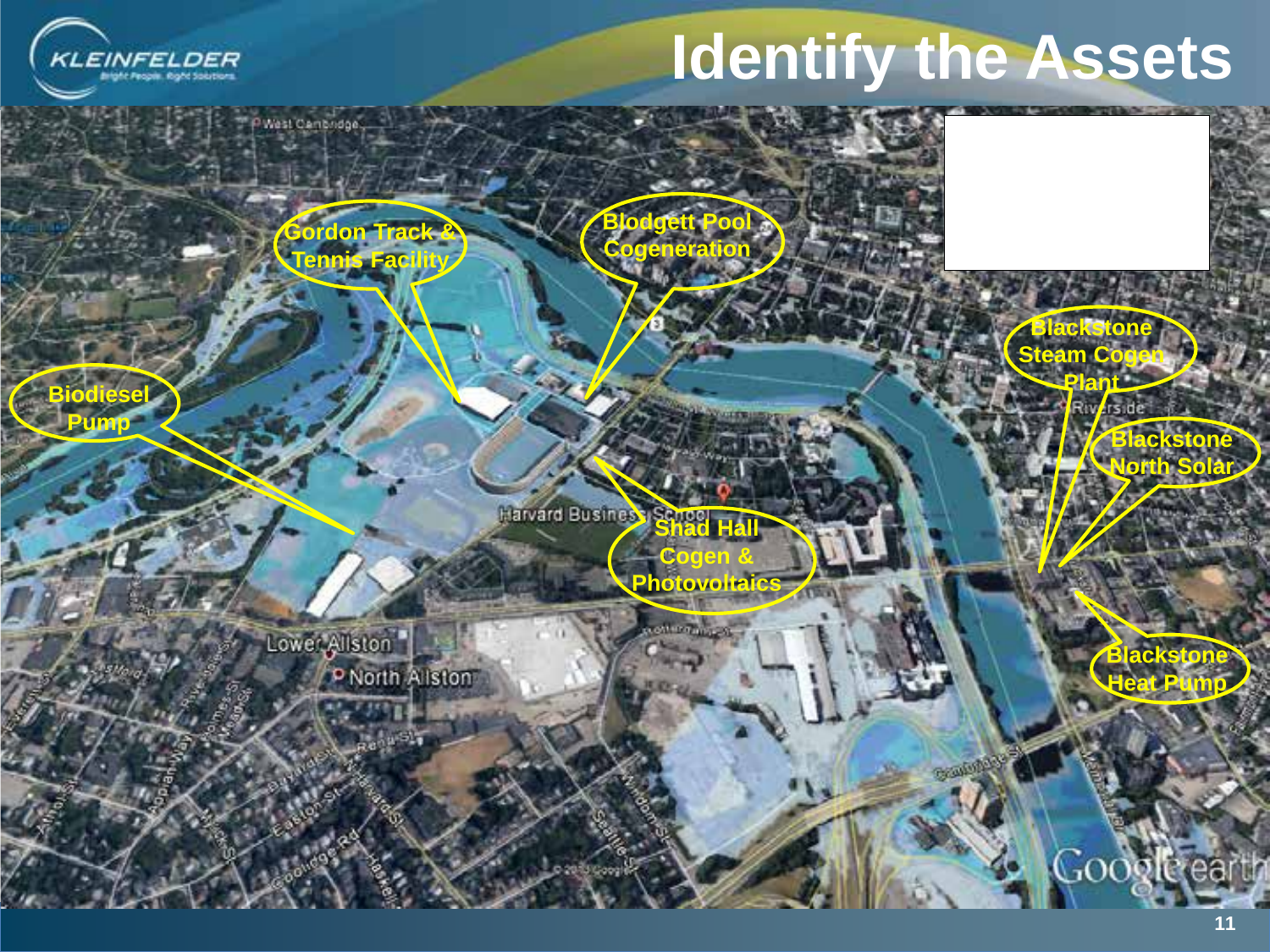## **Adaptation Strategies**

![](_page_11_Picture_1.jpeg)

**INFF** 

![](_page_11_Picture_3.jpeg)

Pavement asset management Regional water supply and demand

![](_page_11_Picture_5.jpeg)

![](_page_11_Picture_7.jpeg)

Managing runoff and energy needs Properly sized drainage structures